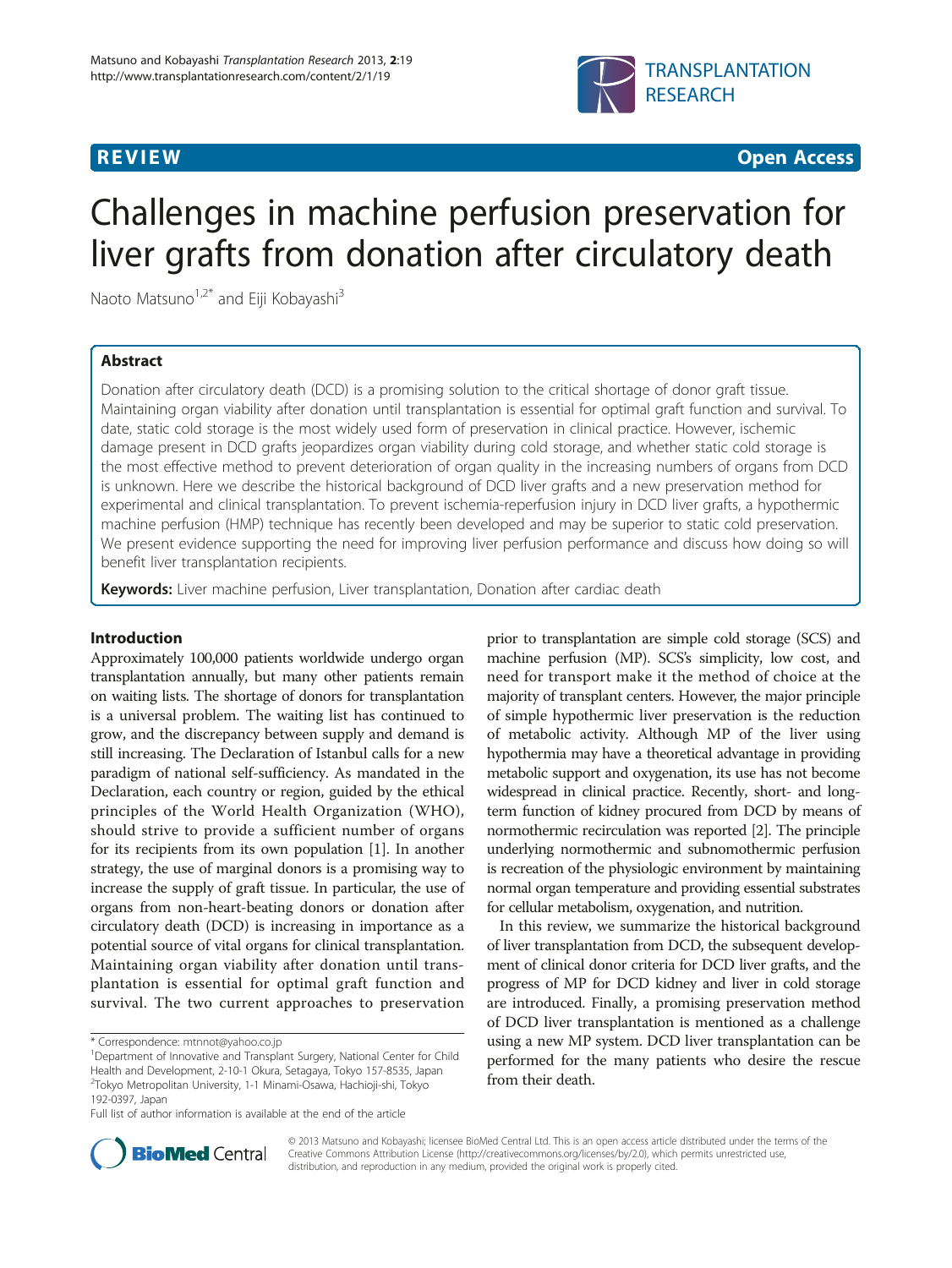Historical background of liver transplantation from DCD

Since the earliest days of liver transplantation, the critical shortage of donor liver grafts has promoted the creation of strategies to increase the donor pool. For example, a statement from the Institute of Medicine (IOM) and the Health Resources and Services Administration (HRSA) encouraged the use of grafts from high-risk donors in order to decrease the growing waiting list [[3](#page-6-0)-[5](#page-6-0)]. In March 1995, an international workshop on non-heart-beating donation was held in Maastricht, the Netherlands, and led to the Maastricht classification system (Table 1) for describing DCDs [\[6](#page-6-0)]. Categories 1, 2, and 4 include uncontrolled DCDs, and Category 3 includes controlled DCDs. DCDs have come to represent the fastest growing proportion of the donor pool. For example, in some United Network for Organ Sharing (UNOS) regions with limited standard criteria for donors, DCDs comprise 16% to 21% of the total donor pool [\[7](#page-6-0)]. Recent data show no difference between the long-term outcomes of transplantation of kidney grafts from DCDs and those from donation after brain death (DBD), although the incidence of delayed graft function (DGF) is higher for DCD kidneys [[8-10\]](#page-6-0). Following this successful use of DCD kidney grafts for clinical transplantation, interest moved toward using extrarenal organs, including liver, pancreas, and lungs, from DCD [[11](#page-6-0)]. Several transplant programs worldwide subsequently began to use livers from DCDs. However, early during these efforts, liver transplantations from DCDs did not show consistently favorable post-transplantation results. Livers from DCDs were found to frequently demonstrate diffuse hepatocytic necrosis, increased platelet adhesion, an absence of bile flow, and depletion of ATP. The development of ischemic biliary stricture was a major source of morbidity after DCD liver transplantation. Furthermore, although the incidence of DGF of transplanted kidneys was high, patients could receive hemodialysis until the kidneys recover. In contrast, DGF of early-phase liver transplants often required rescue therapy with retransplantation, which is associated with a significantly increased risk of patient mortality. This situation led to early marked reservations regarding the use of DCD liver grafts.

Since the early days of DCD liver transplantation, the incidences of primary non-function and severe DGF

Table 1 Maastricht classification system

| Category | <b>Features</b>                                                    | <b>Alternative</b><br>categories |
|----------|--------------------------------------------------------------------|----------------------------------|
|          | Dead upon arrival, accident and<br>emergency                       | Uncontrolled                     |
|          | Resuscitation attempted without<br>success, accident and emergency | Uncontrolled                     |
|          | Awaiting cardiac death, intensive care                             | Controlled                       |
|          | Cardiac arrest while brain dead,<br>intensive care                 | Controlled                       |

have been reduced considerably due to the use of better selection criteria, livers from controlled DCD, and shorter warm and cold ischemic times. Unfortunately, even this improved strategy does not always significantly increase the numbers of potential donors. Additional studies are needed to identify clinical and policy strategies to reduce the incidence and improve the outcome of primary nonfunction and ischemic cholangiopathy in recipients of DCD liver grafts. One means to this end is to improve organ preservation methods and techniques.

#### Donor criteria for DCD liver transplantation

Unlike the situation with kidney transplants, the use of livers from DCDs does not yet comprise the majority of transplants. There are no effective mathematical algorithms capable of differentiating livers on the basis of transplantability. Several recent large-scale studies on risk factors associated with DCD liver transplantation are summarized in Table [2](#page-2-0). In one study, Mateo et al. analyzed the UNOS database of 367 liver transplants from DCDs and 33,111 liver transplants from DBD performed between 1996 and 2003 [\[12\]](#page-6-0). The graft survival rates at 1 year and 3 years in the recipients of livers from DCD donors (71% and 60%, respectively) were significantly (P <0.001) inferior to those with grafts from DBD donors (80% and 72%, respectively). The authors identified the following cumulative relative risk factors for graft loss among recipients: being on life-support, being hospitalized or placed in an intensive care unit, receiving dialysis, having a serum creatinine level greater than 2.0 mg/dL at the time of transplantation, and age greater than 60 years. However, 1-year and 3-year graft survival rates (81% and 67%, respectively) in low-risk recipients with low-risk DCD livers (that is, donor warm ischemic time (DWIT) of less than 30 minutes and cold ischemic time (CIT) of less than 10 hours) were not significantly different from those of recipients with DBD livers.

In another study, Lee et al. used a multivariate Cox model to analyze data from 874 adult DCD liver transplantations performed between 1996 and 2006 [[13](#page-6-0)]. Five risk factors were identified according to index scores: medical history, life support status at transplantation, DWIT, CIT, and donor age. Specifically, graft survival in recipients with low-risk DCD donors (age ≤45 years; DWIT ≤15 minutes; CIT ≤10 hours) was comparable to that of recipients with livers from DBDs. Mathur and coworkers analyzed data from the Scientific Registry of Transplant Recipients (SRTR) for DCD liver recipients who underwent transplantation between 1 September 2001 and 30 April 2009 ( $n = 1567$ ) [\[14](#page-6-0)]. Recipient factors significantly ( $P \le 0.05$ ) predictive of graft failure included: age 55 years or older; male; African-American; positivity for hepatitis C virus (HCV); presence of metabolic liver disorders; transplant Model for End-stage Liver Disease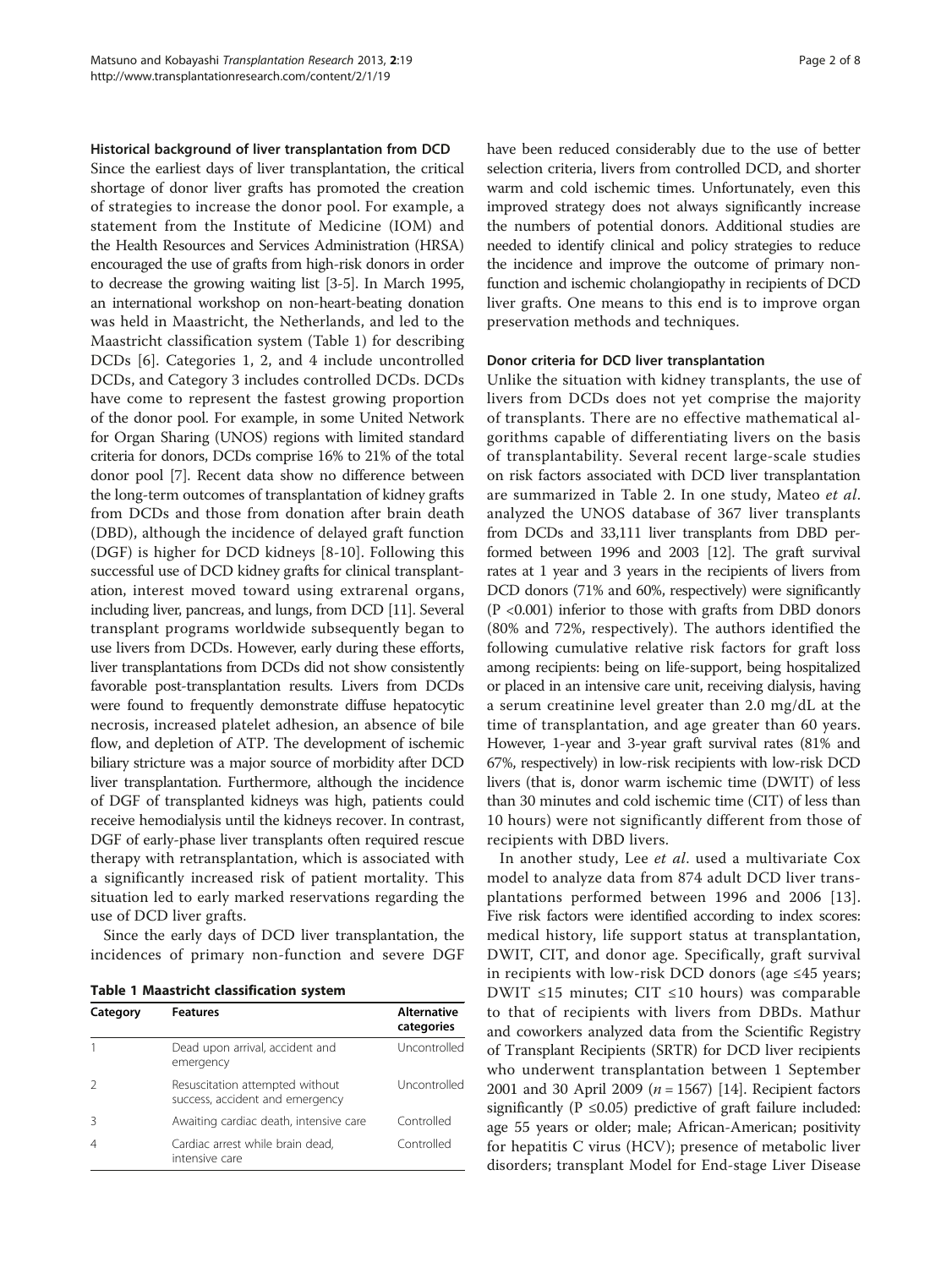<span id="page-2-0"></span>

| <b>Risk factors</b>                                                                                                              | <b>References</b>   |
|----------------------------------------------------------------------------------------------------------------------------------|---------------------|
| Life support in ICU, dialysis, serum creatinine >2 mg/d, donor age >60 years, DWIT ≥30 minutes, CIT >10 hours, retransplantation |                     |
| Donor age >45 years, DWIT >15 minutes, CIT >10 hours                                                                             |                     |
| Donor age ≥55 years, male, African-American, HCV+, metabolic disorder, MELD ≥35, life support                                    |                     |
| DWIT ≥30 minutes, MELD >30, donor age >60 years, CIT ≥10 hours                                                                   | de Vere et al. [15] |

CIT, cold ischemic time; DCD, donation after circulatory death; DWIT, donor warm ischemic time; HCV, hepatitis C virus; MELD, Model for End-stage Liver Disease.

(MELD) score of 35 or greater; hospitalization at transplantation; and the need for life support at transplantation. Donor characteristics predictive ( $P \le 0.005$ ) of graft failure included age 50 years or older and weight greater than 100 kg. Each additional hour of CIT was found to be associated with a 6% increased graft failure rate (P <0.001), and DWIT of 35 minutes or more significantly  $(P = 0.002)$  increased the rate of graft failure. Factors predictive ( $P \le 0.006$ ) of recipient mortality included age 55 years or older, hospitalization at transplantation, and retransplantation. The Pittsburgh group identified DWIT as the most indicative parameter. Specifically, they found that DWIT exceeding 20 minutes is associated with significantly poorer graft survival rates. Surprisingly, CIT is not similarly associated with poor outcomes in recipients of DCD transplants. However, DCD and DBD grafts transplanted into patients whose MELD score exceeded 30 or who were on organ-perfusion support (mechanical ventilation or hemodialysis) had similar survival rates, suggesting a potentially greater benefit of DCD livers in critically ill patients [\[15\]](#page-6-0). Furthermore, patients who had undergone liver transplantation from DCD donors who were older than 60 years had a markedly high rate (67%) of biliary complications. Factors associated with ischemic cholangiopathy, including older donor age, high donor weight, CIT, and DWIT, were significant predictors of graft failure. Currently, general criteria for using DCD livers for transplantation include DWIT of less than 30 minutes, donor age of 60 years or less, and CIT of no more than 8 to 10 hours (Table 2).

# MP preservation of grafts (kidney and liver) during cold storage

The introduction of kidney perfusion preservation in clinical practice started in the late 1960s and built on then-recent advances in continuous hypothermic isolated perfusion using blood [[16\]](#page-6-0) and cryoprecipitated plasma prior to autologous kidney transplantation. Subsequently, dextrose, insulin, hydrocortisone, penicillin, and magnesium sulfate were added to the plasma [\[17\]](#page-6-0). One of the most noteworthy achievements followed in 1967, in which canine kidneys were transplanted successfully after 72 hours of pulsatile hypothermic MP preservation [[18](#page-6-0)]. Hypothermic machine perfusion (HMP) of human kidney became a clinical reality soon thereafter: a patient who received a kidney that had been preserved for 17 hours by using this preservation circuit achieved acceptable post-transplantation function [[19](#page-6-0)]. During the 1970s, HMP was used by transplant centers (mainly in the United States and Europe) to preserve and transport kidneys. In addition, several groups improved the existing perfusion solution by adding or omitting various components. Consequently, different perfusion machines were developed and used clinically for kidney preservation. For example, the equipment used during the 1970s by Koostra and colleagues was a modified Gambro machine [[20](#page-6-0)]. In comparison, the Newcastle DCD kidney team used similar equipment but a locally manufactured UW-like solution that lacked starch [[21](#page-6-0)]. However, the development of UW solution in 1980 allowed surgeons to preserve kidneys by SCS for much longer times (maximum 72 hours) than had been possible previously [\[22\]](#page-6-0). Combined with SCS, the UW solution provided a cost-effective alternative to MP, and most centers abandoned the clinical use of MP soon thereafter. Over the last few decades, the success of kidney transplantation as the treatment of choice for end-stage renal failure has led to an increasing shortage of suitable organs. This shortage has forced the transplantation community to reconsider the use of grafts from otherwise high-risk donors, including aged or hemodynamically unstable donors, and those from nonheart-beating donation. Consequently, MP of kidneys from these marginal donors regained worldwide interest. MP preservation methods that provide an optimized physiologic environment that enables organ evaluation, resuscitation, and modulation before transplantation are now the focus of research and clinical use.

The international multicenter trial for HMP in kidney transplantation is a well-designed prospective randomized trial of paired kidneys [\[23\]](#page-6-0): one was preserved by using HMP and the other by using SCS. The study examined 672 renal transplantations performed in Europe. HMP significantly reduced the duration of DGF and improved the rate at which the serum creatinine level decreased. In addition, the risk of DGF was significantly reduced by HMP compared with cold storage (26.5% versus 20.8%;  $P = 0.05$ ), and in recipients who did develop DGF, the 6-month graft survival rate was higher when kidneys were machine-perfused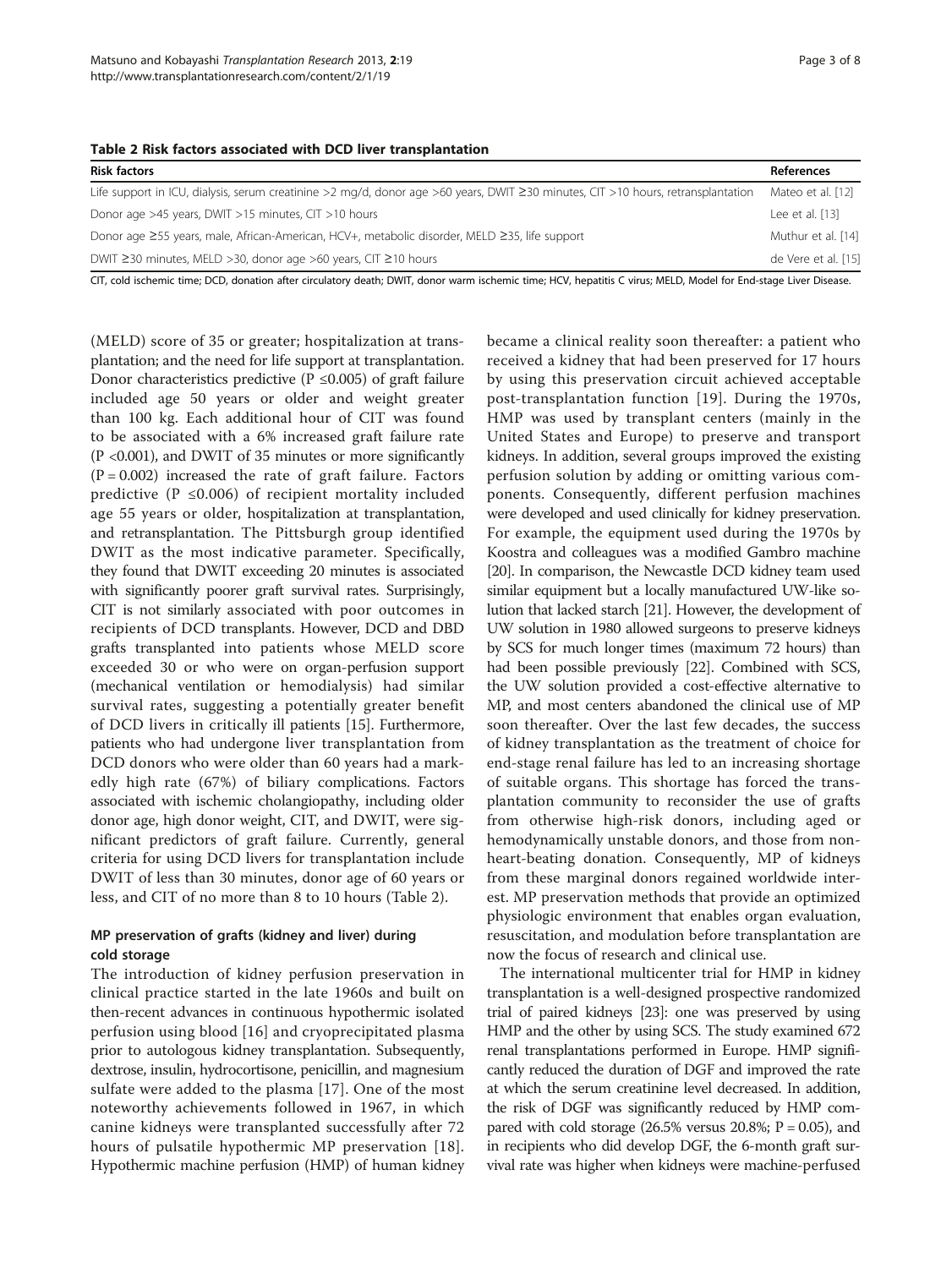than cold-stored (87% versus 76%;  $P = 0.05$ ). Furthermore, the 1-year graft survival rate improved from 90% in the SCS group to 94% for HMP kidneys. As part of this clinical trial, Treckmann et al. analyzed the possible effects of MP versus cold storage on DGF and early graft survival in expanded-criteria donors [\[24\]](#page-6-0). The technology and utilization of HMP have increased exponentially with time, and now 25% to 35% of all kidneys transplanted in the United States are preserved by using HMP [[25](#page-6-0)]. In addition, pre-transplantation viability tests of DCD grafts are particularly important. Making a reliable assessment of DCD grafts is difficult for several multifactorial reasons, and performing liver biopsies is of limited value, even in brain-dead potential donors. One advantage of MP preservation is that viability tests can be performed on grafts while they are stored. To this end, a clinical study used trypan blue exclusion with collagenase digestion of biopsy tissue to demonstrate hepatocyte viability in DCD liver grafts for transplantation [[26\]](#page-6-0). In addition, HMP enables surgeons to judge the suitability of a graft by assessing organ flow and pressure characteristics and by analyzing various enzyme levels in the perfusate. Developing an MP system to support viability assessments of liver grafts has been complicated by their unique blood supply. Predicting viability by evaluating flow in the portal system has been problematic because portal flow is wide-ranged and early MP systems were unable to generate sufficient portal pressure to yield adequate portal flow during the hypothermic stage of preservation. Even tissue and vascular resistance, which provide important information in kidney preservation, are particularly low in liver due to easy destruction. However, previous reports have shown that the levels of aspartate aminotransferase (AST) and lactate dehydrogenase (LDH) in circulating preservation solution are useful and predictable biomarkers of liver graft health [[27](#page-6-0)-[29\]](#page-6-0). In addition, Obara et al. recently developed a novel liver MP system and found that the degree of decrease in hepatic arterial pressure is significantly correlated with the duration of warm ischemic injury and with the levels of liver enzymes (AST, LDH) in cold perfusate during continuous preservation [\[29](#page-6-0)].

Advantages and disadvantages of MP preservation are summarized in Table 3.

Table 3 Advantages and disadvantages of machine perfusion (MP) preservation

| Advantages                                | <b>Disadvantages</b>           |  |
|-------------------------------------------|--------------------------------|--|
| Lower incidence of delayed graft function | Higher cost in the short-term  |  |
| Continuous monitoring of parameters       | Endothelial injury is possible |  |
| Decrease vasospasm                        | Logistically more complex      |  |
| Ability to provide metabolic support      | Possible equipment failure     |  |
| Potential for pharmacologic manipulation  |                                |  |

# Current challenges in applying new machine preservation methods to DCD liver grafts

Despite the example of the successful application of MP to DCD kidney grafts, the application of HMP to DCD liver transplantation has remained challenging. The optimal parameters for the use of HMP in DCD livers have not been established. Ex vivo assessment of liver damage showed that 10 hours of HMP reduced the cellular damage induced due to 30 minutes of DWIT [\[30\]](#page-6-0). Dutkowski and colleagues studied the effect of short-term hypothermic oxygenated perfusion (HOPE) at the end of cold storage and found that 1 hour of HMP after 45 minutes of DWIT and 5 hours of SCS improved the status of rat liver grafts, with a reduction in hepatocyte necrosis, less AST release, and increased bile flow [\[31](#page-6-0)]. Various other studies have investigated the effects of changing the perfusion temperature. For example, subnormothermic MP at 20°C decreased vasoconstriction and metabolic requirements in DCD [[32\]](#page-6-0) and steatotic [\[33](#page-6-0)] rat models. However, the limitations of basic transplantation research using small animal models include difficulties in the assessment of hepatic artery flow. These limitations are important factors when weighing the clinical relevance of small animal preservation studies. In large animal studies, successful liver transplantation in a canine model was achieved after 24 hours of MP [\[34\]](#page-6-0). The first 11 human livers to be transplanted were perfused for as long as 7.5 hours by using the same method as in the previous canine study [[35](#page-6-0)]. However, the use of fresh diluted blood is inconvenient in the clinical setting. Pienaar et al. reported that canine livers could be preserved successfully for 72 hours by HMP via the portal vein alone [\[36\]](#page-6-0); no other similar results in large animal transplantation models have been published so far. Low pressure HMP was applied to porcine livers via the hepatic artery for 2 hours before transplantation; these HMP-treated grafts were then compared with similar grafts that had been stored in cold Euro-Collins solution for the same duration. LDH and AST levels were consistently lower in the HMP grafts compared with the SCS livers [[37](#page-7-0)]. Guarrera and coworkers demonstrated the outcomes of liver transplantation in a miniature swine model after grafts had been exposed to 12 hours of SCS compared with 12 hours of HMP using Vasosol solution, a modified Belzer's MP solution [[38\]](#page-7-0). Serum AST and total bilirubin levels were similar between the HMP and SCS livers, indicating that HMP with a synthetic perfusate can be used successfully to preserve donor livers before transplantation. Applying this same solution and technology to human livers achieved satisfactory transplantation outcomes compared with those after SCS [\[39\]](#page-7-0). The MP preservation solution Polysol was developed in 2005 and contains many vitamins and a protein-like, enriched tissue culture medium for functional recovery during preservation, which is expensive [\[40,41\]](#page-7-0). Regarding DCD liver grafts in large animals,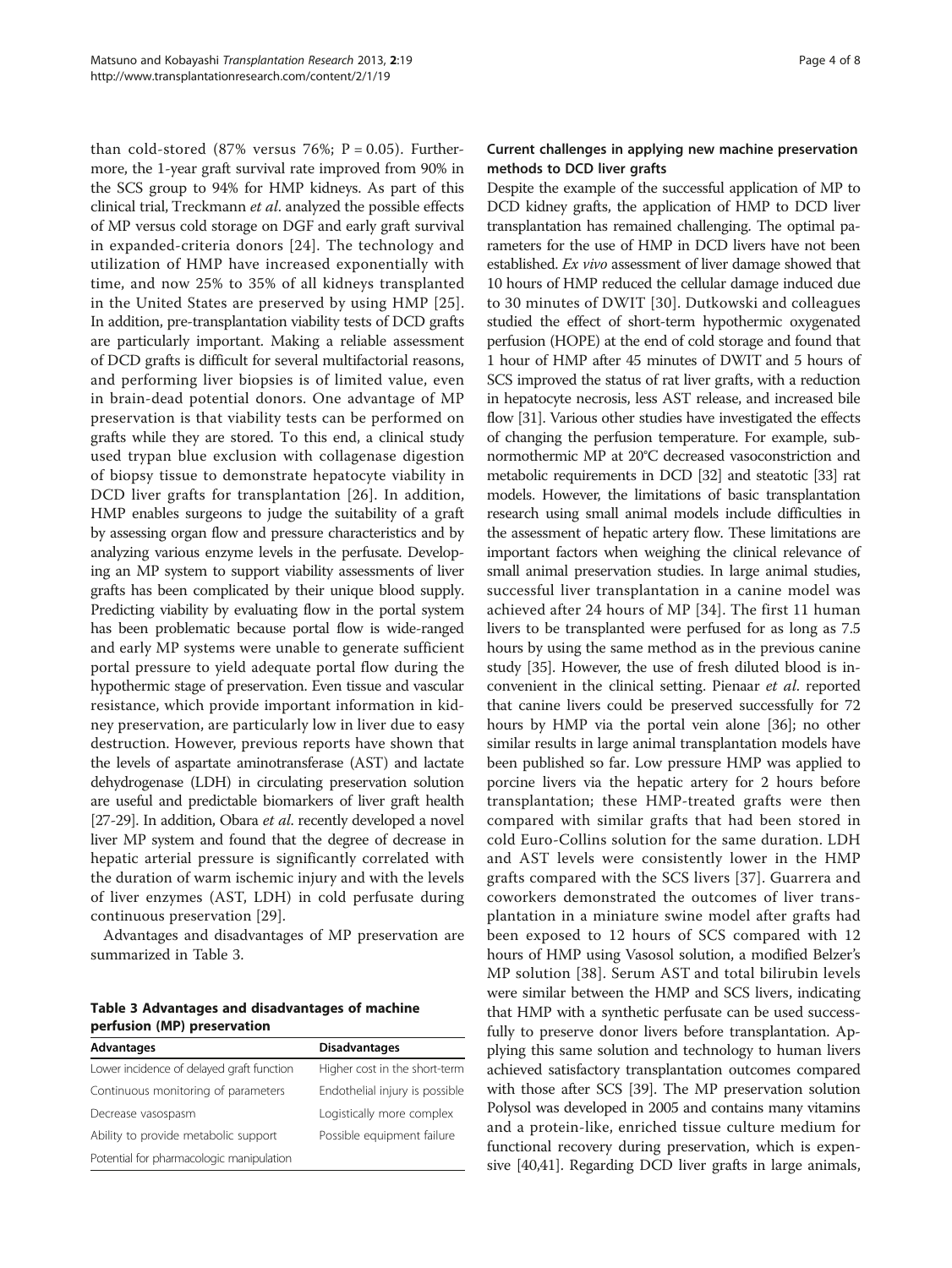most groups had agreed that 30 minutes of DWIT plus 4 to 5 hours of cold preservation results in primary loss of function in pig liver [[42,43\]](#page-7-0). In response, de Rougemont and colleagues tested whether HOPE-treated DCD pig livers experienced the same benefits as those noted in a previous report using a rat model [\[44\]](#page-7-0). The study showed that DCD porcine liver with 60 minutes of DWIT and preserved for 6 hours with SCS could be rescued by short-term (1 hour) HOPE [[44](#page-7-0)]. Specifically, HOPE-treated pig livers had lower values of AST and LDH after reperfusion and a higher survival rate of up to 30 hours. Considering the potential benefit of temperature on liver preservation, Monbaliu and colleagues designed a multifactorial biological modulation approach targeting ischemiareperfusion injury to augment the viability of porcine liver grafts with 45 minutes of DWIT and 4 hours of SCS [\[45](#page-7-0)]. In the modulation group, DCD livers were flushed with warm Ringer's solution containing streptokinase and a vasodilator prior to SCS; recipients received glycine, a mitogen activated protein (MAP) kinase inhibitor, α-tocopherol, glutathione, and an iron chelator (apotransferrin) intravenously. This approach was effective and eliminated primary non-function, thus improving graft function [\[45](#page-7-0)].

In another temperature-associated strategy, we have developed a temperature-controlled preservation machine (Figure 1) and demonstrated beneficial functional recovery in a porcine liver transplantation model after 30 minutes of DWIT plus 4 to 5 hours of total ischemic time in the HMP group compared with the SCS-only group [[46](#page-7-0)]. Furthermore, we successfully transplanted porcine livers that had been exposed to 60 minutes of DWIT plus 4 hours of total ischemic time by rewarming them from 4°C to 22°C during preservation using MP [[47\]](#page-7-0). The traditional understanding and procedures regarding DCD grafts tend to be changed. Experimental studies have demonstrated that even brief periods of cold preservation injures hepatocytes, Kupffer cells, and endothelial cells in DCD livers, even in grafts that later are recirculated under normothermia [\[48](#page-7-0)-[50](#page-7-0)]. The use of normothermic extracorporeal membrane oxygenated (NECMO) perfusion is based on experimental studies, which have shown that the recirculation of oxygenated blood at 37°C improves the cellular energy load, reduces tissue injury, and improves the post-transplantation graft function in livers damaged during the warm ischemia caused by cardiac arrest [[51,52](#page-7-0)]. In 2002, the Hospital Clinic, University of Barcelona, Barcelona, Spain, developed a clinical protocol for resuscitating donor organs and maintaining their viability for transplantation [\[53\]](#page-7-0). The protocol includes cannulation of the donor's femoral vessels to establish a NECMO circuit. NECMO is then used to reperfuse and deoxygenate abdominal organs after cardiac arrest while the potential

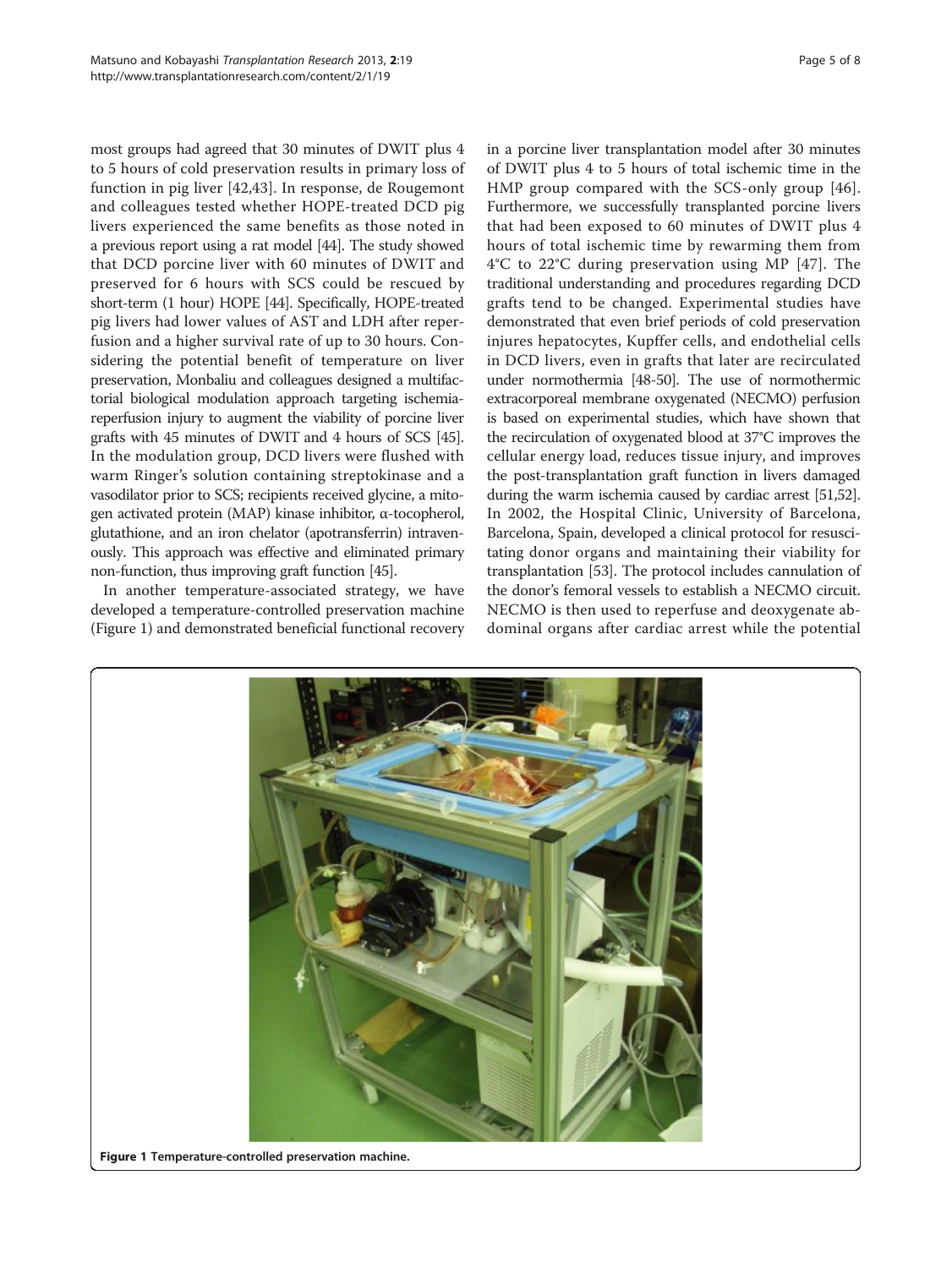

donor is evaluated and consent for organ donation is obtained. In addition, using NECMO to maintain organs offers the theoretical benefit of applying cytoprotective substances that can support functional recovery.

During 2007, the first human liver transplantations were performed with livers from uncontrolled DCDs during which the donor was maintained with NECMO prior to organ retrieval. Ten DCD livers were transplanted, with only one graft lost to primary nonfunction and another to hepatic artery thrombosis. The DCD experience of the Barcelona group is continuing to increase with more than 40 cases, which however need much more donor cannulations for in situ NECMO [\[54](#page-7-0)]. A great advantage of normothermic preservation is the ability to overcome the deleterious aspects of hypothermic cellular physiology; however, the logistics of clinical organ retrieval might necessitate a period of cold preservation during transportation between institutions. In addition, the use of bloodbased perfusates may increase the risks of microvascular failure, sinusoidal plugging, and bacterial growth [[55\]](#page-7-0). Also, any equipment failure results in unexpected warm ischemic injury. Achieving normothermic liver preservation therefore remains challenging, but progress is being made: in March 2013, the BBC reported two human livers maintained with warm perfusion were successfully transplanted at King's College Hospital, London, UK. Figure 2 shows various MP systems that are currently being used worldwide.

# **Conclusions**

This historical review of DCD liver preservation for clinical use has revealed that traditional methods of preservation based on hypothermic static storage are likely suboptimal for DCD liver grafts, because liver organs from DCDs have already suffered severe tissue damage secondary to hypoxia and hypoperfusion before the initial period of warm ischemia. Additional damage to the organ due to hypothermic conditions may limit the ability to restore cellular function because metabolic activity is decreased at low temperatures. However, at present it is unclear whether DCD livers can be better rescued by normothermic or hypothermic approaches. Ideally, DCD livers should be perfused continuously with oxygenated perfusate during the entire ex vivo phase of preservation. Moreover, preservation schemes should be established to overcome severe reperfusion injury, particularly ischemic cholangiopathy, in DCD livers. Finally, we propose using the term 'organ regeneration' to describe the ex vivo resuscitation of a marginal donor organ.

### Abbreviations

AST: Aspartate aminotransferase; ATP: Adenosine triphosphate; CIT: Cold ischemic time; DBD: Donation after brain death; DCD: Donation after circulatory death; DGF: Delayed graft function; DWIT: Donor warm ischemic time; HCV: Hepatitis C virus; HMP: Hypothermic machine perfusion; HOPE: Hypothermic oxygenated perfusion; HRSA: Health Resources and Services Administration; IOM: Institute of Medicine; LDH: Lactate dehydrogenase; MAP: Mitogen activated protein; MELD: Model for End-stage Liver Disease; MP: Machine perfusion; NECMO: Normothermic extracorporeal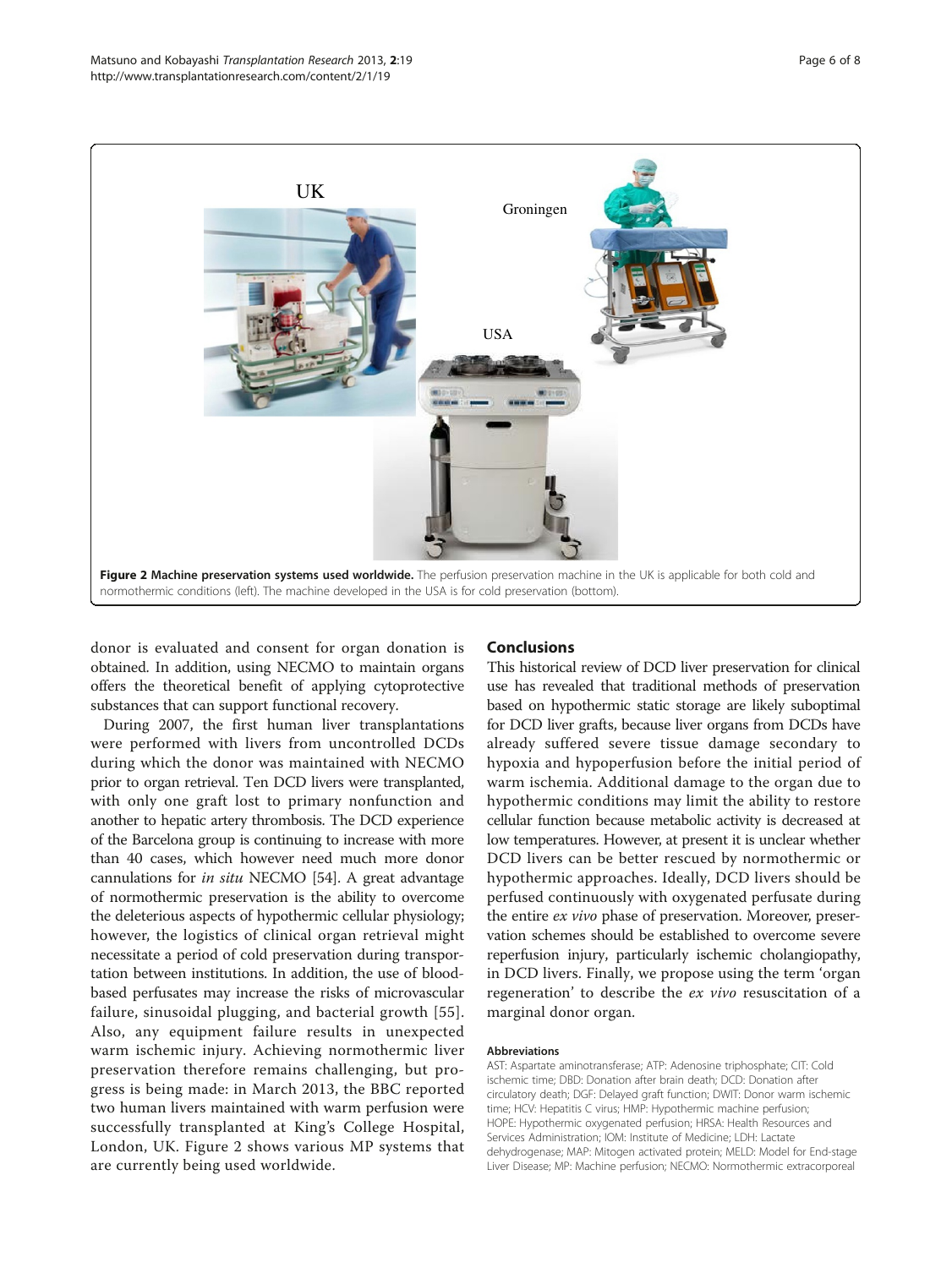#### <span id="page-6-0"></span>Competing interests

EK has been a visiting professor at CDAMTec and a special advisor to Otsuka Pharmaceutical Factory Inc (Naruto, Japan) since 2009.

#### Authors' contributions

MN and EK designed and coordinated all of the projects. Both authors read and approved the final manuscript.

#### Acknowledgements

We thank Ms Chie Takahashi for manuscript preparation.

#### Author details

<sup>1</sup>Department of Innovative and Transplant Surgery, National Center for Child Health and Development, 2-10-1 Okura, Setagaya, Tokyo 157-8535, Japan. 2 Tokyo Metropolitan University, 1-1 Minami-Osawa, Hachioji-shi, Tokyo 192-0397, Japan. <sup>3</sup>Center for Development of Advanced Medical Technology, Jichii Medical University, 3311-1 Yakushiji, Shimotsuke, Tochigi Prefecture 329-0498, Japan.

### Received: 15 April 2013 Accepted: 10 October 2013 Published: 27 November 2013

#### References

- 1. Steering Committee of the Istanbul Summit: Organ trafficking and transplant tourism and commercialism: the Declaration of Istanbul. Lancet 2008, 372:5–6.
- 2. Valero R, Cabrer C, Oppenheimer F, Trias E, Sánchez-Ibáñez J, De Cabo FM, Navarro A, Paredes D, Alcaraz A, Gutiérrez R, Manyalich M: Normothermic recirculation reduces primary graft dysfunction of kidneys obtained from non-heart-beating donors. Transpl Int 2000, 13:303–310.
- 3. Sung RS, Galloway J, Tuttle-Newhall JE, Mone T, Laeng R, Freise CE, Rao PS: Organ donation and utilization in the United States, 1997–2006. Am J Transplant 2008, 8:922-934.
- 4. Potts JT, Herdman R: Non-Heart Beating Organ Transplantation: Medical and Ethical Issues in Procurement. Washington DC: National Academy Press; 1997.
- 5. Tuttle-Newhall JE, Krishnan SM, Levy MP, McBride V, Orlowski JPJP, Sung RS: Organ donation and utilization in the United States, 1997–2007. Am J Transplant 2009, 914:879–893.
- 6. Kootstra G, Daemen J, Oomen A: Categories of non-heart-beating donors. Transplant Proc 1995, 27:2893–2894.
- 7. United Network for Organ Sharing: [http://www.unos.org.](http://www.unos.org)
- 8. Koffman CG, Bewick M, Chang RW, Compton F: Comparative study of the use of systolic and asystolic kidney donors between 1988 and 1991. The South Thames Transplant Group. Transpl 1991, 1989(47):32–37.
- 9. Weber M, Dindo D, Demartines N, Ambühl PM, Clavien PA: Kidney transplantation from donors without a heartbeat. N Eng J Med 2002, 347:248–255.
- 10. Sánchez-Fructuoso AI, Prats D, Torrente J, Pérez-Contín MJ, Fernández C, Alvarez J, Barrientos A: Renal transplantation from non-heart beating donors: a promising alternative to enlarge the donor pool. J Am Soc Nephrol 2000, 2:350–358.
- 11. D'Alessandro AM, Hoffmann RM, Knechtle SJ, Eckhoff DE, Love RB, Kalayoglu M, Sollinger HW, Belzer FO: Successful extrarenal transplantation from non-heart beating donors. Transplantation 1995, 59:977–982.
- 12. Mateo R, Cho Y, Singh G, Stapfer M, Donovan J, Kahn J, Fong TL, Sher L, Jabbour N, Aswad S, Selby RR, Genyk Y: Risk factors for graft survival after liver transplantation from donation after cardiac death donors: an analysis of OPTN/UNOS data. Am J Transplant 2006, 4:791-796.
- 13. Lee KW, Simpkins CE, Montgomery RA, Locke JE, Segev DL, Maley WR: Factors affecting graft survival after liver transplantation from donation after cardiac death donors. Transplantation 2006, 82:1683–1688.
- 14. Mathur AK, Heimbach J, Steffick DE, Sonnenday CJ, Goodrich NP, Merion RM: Donation after cardiac death liver transplantation: predictors of outcome. Am J Transplant 2010, 10:2512–2519.
- 15. de Vera ME, Lopez-Solis R, Dvorchik I, Campos S, Morris W, Demetris AJ, Fontes P, Marsh JW: Liver transplantation using donation after cardiac
- 2009, 9:77–81. 16. Belzer FO, Park HY, Vetto RM: Factors influencing and blood flow during isolated perfusion. Surg Forum 1964, 15:222–224.
- 17. Belzer FO, Ashby BS, Huang JS, Dunphy JE: Etiology of rising perfusion pressure in isolated organ perfusion. Ann Surg 1968, 168:382–391.
- 18. Belzer FO, Asbly BS, Dunphy JE: 24-hour and 72-hour preservation of canine kidneys. Lancet 1967, 2:536–538.
- 19. Belzer FO, Ashby BS, Gulyassy PF, Powell M: Successful 17-hour preservation and transplantation of human-cadaver kidney. N Eng J Med 1968, 278:608–610.
- 20. Daemen JW, Oomen AP, Janssen MA, van de Schoot L, van Kreel BK, Heineman E, Kootstra G: Glutathione S-transferase as predictor of functional outcome in transplantation of machine-preserved non-heart-beating donor kidneys. Transplantation 1997, 63:89–93.
- 21. Talbot D: Viability testing of kidney from non-heart beating donors Organ Donation and Transplantation after cardiac death. In Edited by Talbot D, D'Alessandro AM. Oxford Uniersity Press; 2009:53.
- 22. Hoffmann RM, Southard JH, Lutz M, Mackety A, Belzer FO: Synthetic perfusate for kidney preservation. Its use in 72 hour preservation of dog kidneys. Arch Surg 1983, 118:919–921.
- 23. Moers C, Smits JM, Maathuis MH, Treckmann J, van Gelder F, Napieralski BP, van Kasterop-Kutz M, van der Heide JJ, Squifflet JP, van Heurn E, Kirste GR, Rahmel A, Leuvenink HG, Paul A, Pirenne J, Ploeg RJ: Machine perfusion or cold storage in diseased donor kidney transplantation. N Eng J Med 2009, 360:7–19.
- 24. Treckmann J, Moers C, Smits JM, Gallinat A, Jochmans I, Squifflet JP, Pirenne J, Ploeg RJ, Paul A: Machine perfusion in clinical trials: machine vs solution effects. Transpl Int 2012, 25:e69-e70.
- 25. Hennry SD, Guarera JV: Prospective effects of hypothermic ex vivo perfusion on ischemia–perfusion injury and transplant outcomes. Transplant Rev (Orlando) 2012, 26:163–175.
- 26. Muiesan P, Girlanda R, Jassem W, Melendez HV, O'Grady J, Bowles M, Rela M, Heaton N: Single-center experience with liver transplantation from controlled non-heart beating donors, a viable source of grafts. Ann Surg 2005, 242:732–738.
- 27. Bessems M, Doorschodt BM, van Marle J, Vreeling H, Meijer AJ, van Gulik TM: Improved machine perfusion preservation of the non-heart-beating donor rat liver using polysol: a new machine perfusion preservation solution. Liver Transpl 2005, 11:1379-1388.
- 28. van der Plaats A, Maathuis MH, 'T Hart NA, Bellekom AA, Hofker HS, van der Houwen EB, Verkerke GJ, Leuvenink HG, Verdonck P, Ploeg RJ, Rakhorst G: The Groningen hypothermic liver perfusion pump: functional evaluation of a new machine perfusion system. Ann Biomed Eng 2006, 34:1924–1934.
- 29. Obara H, Matsuno N, Enosawa S, Shigeta T, Huai-Che H, Hirano T, Muto M, Kasahara M, Uemoto S, Mizunuma H: Pretransplant screening and evaluation of liver graft viability using machine perfusion preservation in porcine transplantation. Transplant Proc 2012, 44:959–961.
- 30. Lee CY, Zhang JX, Jones JW Jr, Southard JH, Clemens MG: Functional recovery of preserved livers following warm ischemia: improvement machine perfusion preservation. Transplantation 2002, 74:944–951.
- 31. Dutkowski P, Furrer K, Tian Y, Graf R, Clavien PA: Novel short-term hypohermic oxygenated perfusion (HPE) system prevents injury in rat liver graft from nonheart beating donor. Ann Surg 2006, 24:968–976.
- 32. Olschewski P, Gass P, Ariyakhagorn V, Jasse K, Hunold G, Menzel M, Schöning W, Schmitz V, Neuhaus P, Puhl G: The influence of storage temperature during machine perfusion on preservation quality of marginal donor livers. Cryobiology 2010, 60:337-343.
- 33. Vairetti M, Ferrigno A, Rizzo V, Boncompagni E, Carraro A, Gringeri E, Milanesi G, Barni S, Freitas I, Cillo U: Correlation between the liver temperature employed during machine perfusion and reperfusion damage. Role of Ca2+. Liver Transpl 2008, 14:494–503.
- 34. Brettschneider L, Daloze PM, Huguet C, Groth CG, Kashiwagi N, Hutchison DE, Starzl TE: Successful orthotopic transplantation of liver homografts after eight to twenty-five hours preservation. Surg Forum 1967, 18:376–378.
- 35. Starzl TE, Putman CW: Experience in Hepatic Transplantation. Philadelphia: Saunders; 1969:365.
- 36. Pienaar BH, Lindell SL, Van Gulik T, Southard JH, Belzer FO: Seventy-two-hour preservation of the canine liver by machine perfusion. Transplantation 1990, 49:258–260.